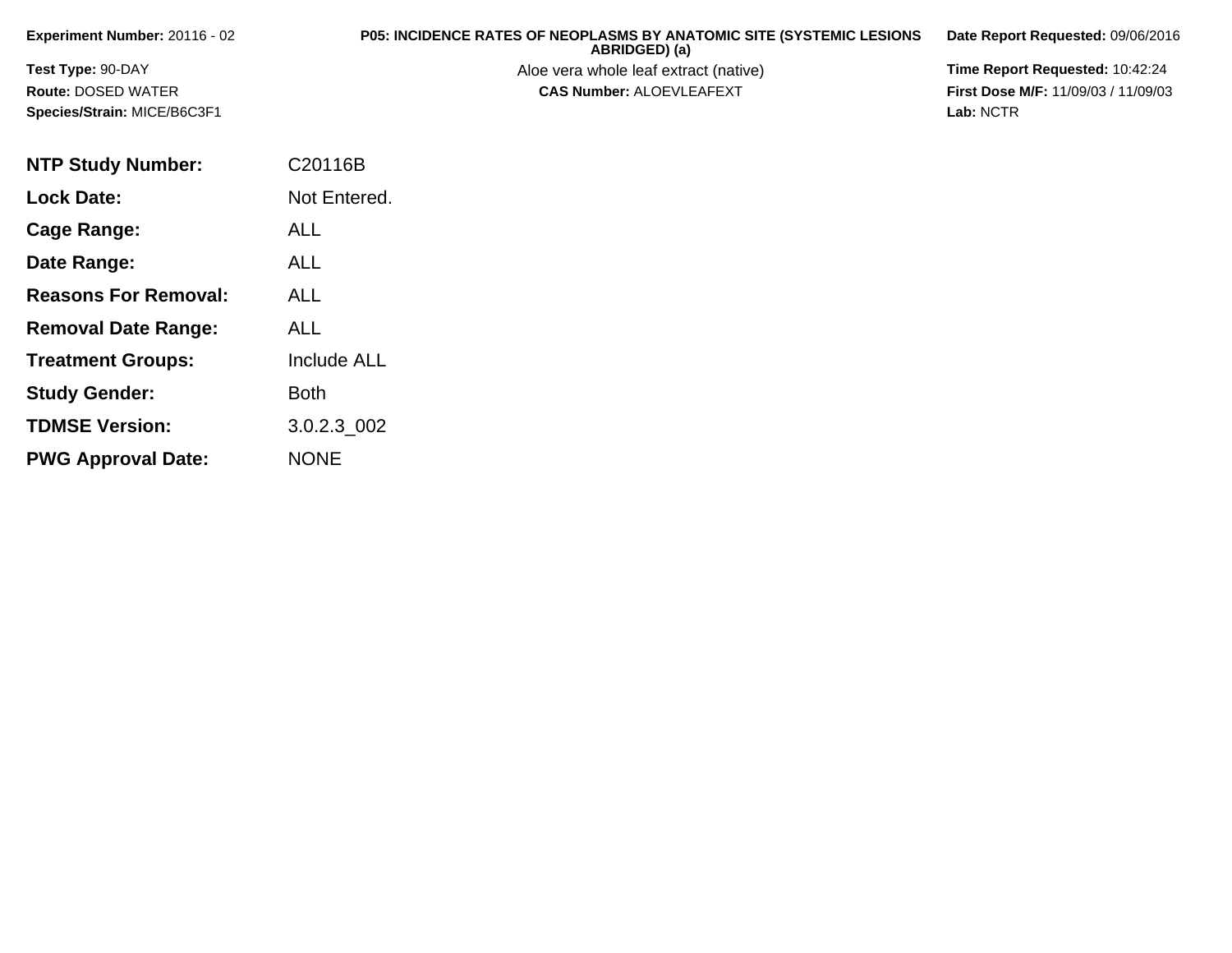|                |                                                                                            | Date Report Requested: 09/06/2016                                                |                                                                                                                                                                               |                                                                                    |
|----------------|--------------------------------------------------------------------------------------------|----------------------------------------------------------------------------------|-------------------------------------------------------------------------------------------------------------------------------------------------------------------------------|------------------------------------------------------------------------------------|
|                |                                                                                            |                                                                                  | Time Report Requested: 10:42:24                                                                                                                                               |                                                                                    |
|                |                                                                                            |                                                                                  |                                                                                                                                                                               | First Dose M/F: 11/09/03 / 11/09/03                                                |
|                |                                                                                            |                                                                                  |                                                                                                                                                                               | Lab: NCTR                                                                          |
| <b>CONTROL</b> | <b>1% WLN</b>                                                                              | <b>2% WLN</b>                                                                    | <b>3% WLN</b>                                                                                                                                                                 |                                                                                    |
|                |                                                                                            |                                                                                  |                                                                                                                                                                               |                                                                                    |
| 12             | 12                                                                                         | 12                                                                               | 12                                                                                                                                                                            |                                                                                    |
|                |                                                                                            |                                                                                  |                                                                                                                                                                               |                                                                                    |
| 12             | 12                                                                                         | 12                                                                               | 12                                                                                                                                                                            |                                                                                    |
|                |                                                                                            |                                                                                  |                                                                                                                                                                               |                                                                                    |
| (12)           |                                                                                            |                                                                                  | (12)                                                                                                                                                                          |                                                                                    |
| (12)           | (0)                                                                                        | (0)                                                                              | (12)                                                                                                                                                                          |                                                                                    |
| (12)           | (12)                                                                                       | (12)                                                                             | (12)                                                                                                                                                                          |                                                                                    |
| (12)           | (12)                                                                                       | (12)                                                                             | (12)                                                                                                                                                                          |                                                                                    |
| (12)           | (0)                                                                                        | (0)                                                                              | (11)                                                                                                                                                                          |                                                                                    |
| (12)           | (0)                                                                                        | (0)                                                                              | (12)                                                                                                                                                                          |                                                                                    |
| (12)           | (0)                                                                                        | (0)                                                                              | (12)                                                                                                                                                                          |                                                                                    |
|                | (0)                                                                                        | (0)                                                                              | (12)                                                                                                                                                                          |                                                                                    |
|                |                                                                                            |                                                                                  |                                                                                                                                                                               |                                                                                    |
|                |                                                                                            |                                                                                  |                                                                                                                                                                               |                                                                                    |
|                |                                                                                            |                                                                                  |                                                                                                                                                                               |                                                                                    |
|                |                                                                                            |                                                                                  |                                                                                                                                                                               |                                                                                    |
|                |                                                                                            |                                                                                  |                                                                                                                                                                               |                                                                                    |
|                |                                                                                            |                                                                                  |                                                                                                                                                                               |                                                                                    |
|                |                                                                                            |                                                                                  |                                                                                                                                                                               |                                                                                    |
| (12)           | (0)                                                                                        | (0)                                                                              | (12)                                                                                                                                                                          |                                                                                    |
|                |                                                                                            |                                                                                  |                                                                                                                                                                               |                                                                                    |
|                |                                                                                            |                                                                                  |                                                                                                                                                                               |                                                                                    |
|                |                                                                                            |                                                                                  |                                                                                                                                                                               |                                                                                    |
|                |                                                                                            |                                                                                  |                                                                                                                                                                               |                                                                                    |
|                |                                                                                            |                                                                                  |                                                                                                                                                                               |                                                                                    |
|                | 12<br>(12)<br>(12)<br>(12)<br>(12)<br>(12)<br>(12)<br>(12)<br>(12)<br>(11)<br>(12)<br>(10) | 12<br>(0)<br>(12)<br>(0)<br>(0)<br>(0)<br>(0)<br>(0)<br>(0)<br>(0)<br>(0)<br>(0) | ABRIDGED) (a)<br>Aloe vera whole leaf extract (native)<br><b>CAS Number: ALOEVLEAFEXT</b><br>12<br>(0)<br>(12)<br>(0)<br>(0)<br>(0)<br>(0)<br>(0)<br>(0)<br>(0)<br>(0)<br>(0) | 12<br>(12)<br>(12)<br>(12)<br>(12)<br>(12)<br>(12)<br>(12)<br>(11)<br>(12)<br>(11) |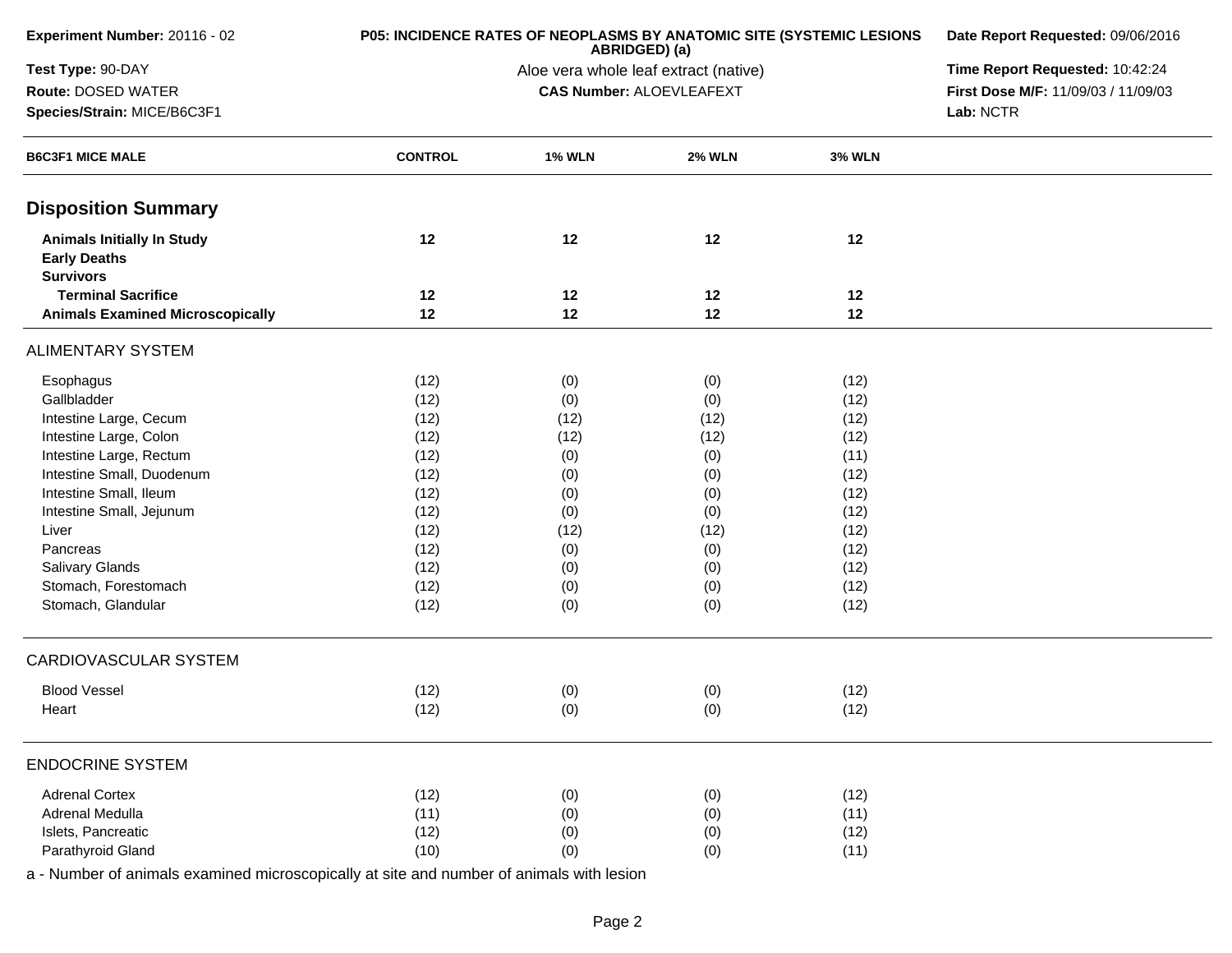| Experiment Number: 20116 - 02                                                              |                                      |                                                                                     | P05: INCIDENCE RATES OF NEOPLASMS BY ANATOMIC SITE (SYSTEMIC LESIONS<br>ABRIDGED) (a) | Date Report Requested: 09/06/2016    |  |
|--------------------------------------------------------------------------------------------|--------------------------------------|-------------------------------------------------------------------------------------|---------------------------------------------------------------------------------------|--------------------------------------|--|
| Test Type: 90-DAY<br>Route: DOSED WATER<br>Species/Strain: MICE/B6C3F1                     |                                      | Time Report Requested: 10:42:24<br>First Dose M/F: 11/09/03 / 11/09/03<br>Lab: NCTR |                                                                                       |                                      |  |
| <b>B6C3F1 MICE MALE</b>                                                                    | <b>CONTROL</b>                       | <b>1% WLN</b>                                                                       | <b>2% WLN</b>                                                                         | <b>3% WLN</b>                        |  |
| <b>Pituitary Gland</b><br><b>Thyroid Gland</b>                                             | (12)<br>(12)                         | (0)<br>(0)                                                                          | (0)<br>(0)                                                                            | (12)<br>(12)                         |  |
| <b>GENERAL BODY SYSTEM</b>                                                                 |                                      |                                                                                     |                                                                                       |                                      |  |
| None                                                                                       |                                      |                                                                                     |                                                                                       |                                      |  |
| <b>GENITAL SYSTEM</b>                                                                      |                                      |                                                                                     |                                                                                       |                                      |  |
| Epididymis<br><b>Preputial Gland</b><br>Prostate<br>Seminal Vesicle<br><b>Testes</b>       | (12)<br>(12)<br>(12)<br>(12)<br>(12) | (0)<br>(4)<br>(0)<br>(0)<br>(0)                                                     | (0)<br>(6)<br>(0)<br>(0)<br>(0)                                                       | (12)<br>(12)<br>(12)<br>(12)<br>(12) |  |
| <b>HEMATOPOIETIC SYSTEM</b>                                                                |                                      |                                                                                     |                                                                                       |                                      |  |
| <b>Bone Marrow</b><br>Lymph Node, Mandibular<br>Lymph Node, Mesenteric<br>Spleen<br>Thymus | (12)<br>(12)<br>(12)<br>(12)<br>(12) | (0)<br>(0)<br>(0)<br>(12)<br>(0)                                                    | (0)<br>(0)<br>(0)<br>(12)<br>(0)                                                      | (12)<br>(12)<br>(12)<br>(12)<br>(12) |  |
| <b>INTEGUMENTARY SYSTEM</b>                                                                |                                      |                                                                                     |                                                                                       |                                      |  |
| Skin                                                                                       | (12)                                 | (0)                                                                                 | (0)                                                                                   | (12)                                 |  |
| MUSCULOSKELETAL SYSTEM                                                                     |                                      |                                                                                     |                                                                                       |                                      |  |
| Bone, Femur                                                                                | (12)                                 | (0)                                                                                 | (0)                                                                                   | (12)                                 |  |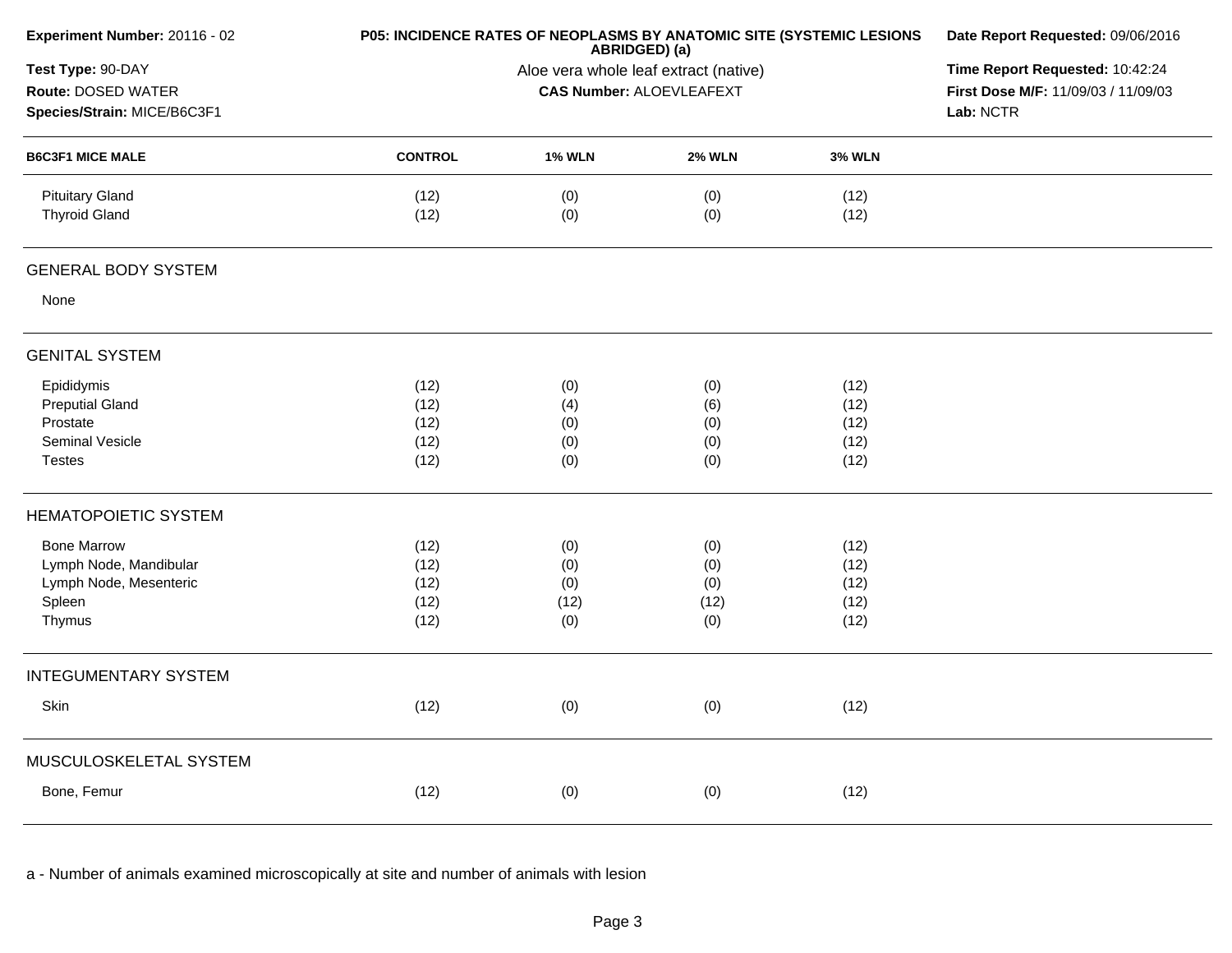| Experiment Number: 20116 - 02                                          |                      |                                                                          | <b>P05: INCIDENCE RATES OF NEOPLASMS BY ANATOMIC SITE (SYSTEMIC LESIONS</b><br>ABRIDGED) (a) | Date Report Requested: 09/06/2016 |  |  |  |
|------------------------------------------------------------------------|----------------------|--------------------------------------------------------------------------|----------------------------------------------------------------------------------------------|-----------------------------------|--|--|--|
| Test Type: 90-DAY<br>Route: DOSED WATER<br>Species/Strain: MICE/B6C3F1 |                      | Aloe vera whole leaf extract (native)<br><b>CAS Number: ALOEVLEAFEXT</b> |                                                                                              |                                   |  |  |  |
| <b>B6C3F1 MICE MALE</b>                                                | <b>CONTROL</b>       | <b>1% WLN</b>                                                            | <b>2% WLN</b>                                                                                | <b>3% WLN</b>                     |  |  |  |
| NERVOUS SYSTEM                                                         |                      |                                                                          |                                                                                              |                                   |  |  |  |
| Brain, Brain Stem<br>Brain, Cerebellum<br>Brain, Cerebrum              | (12)<br>(12)<br>(12) | (0)<br>(0)<br>(0)                                                        | (0)<br>(0)<br>(0)                                                                            | (12)<br>(12)<br>(12)              |  |  |  |
| <b>RESPIRATORY SYSTEM</b>                                              |                      |                                                                          |                                                                                              |                                   |  |  |  |
| Lung<br>Nose<br>Trachea                                                | (12)<br>(12)<br>(12) | (0)<br>(0)<br>(0)                                                        | (0)<br>(0)<br>(0)                                                                            | (12)<br>(12)<br>(12)              |  |  |  |
| SPECIAL SENSES SYSTEM                                                  |                      |                                                                          |                                                                                              |                                   |  |  |  |
| Eye<br>Harderian Gland                                                 | (12)<br>(12)         | (0)<br>(0)                                                               | (0)<br>(0)                                                                                   | (12)<br>(12)                      |  |  |  |
| <b>URINARY SYSTEM</b>                                                  |                      |                                                                          |                                                                                              |                                   |  |  |  |
| Kidney<br><b>Urinary Bladder</b>                                       | (12)<br>(12)         | (12)<br>(0)                                                              | (12)<br>(0)                                                                                  | (12)<br>(12)                      |  |  |  |
|                                                                        |                      |                                                                          |                                                                                              |                                   |  |  |  |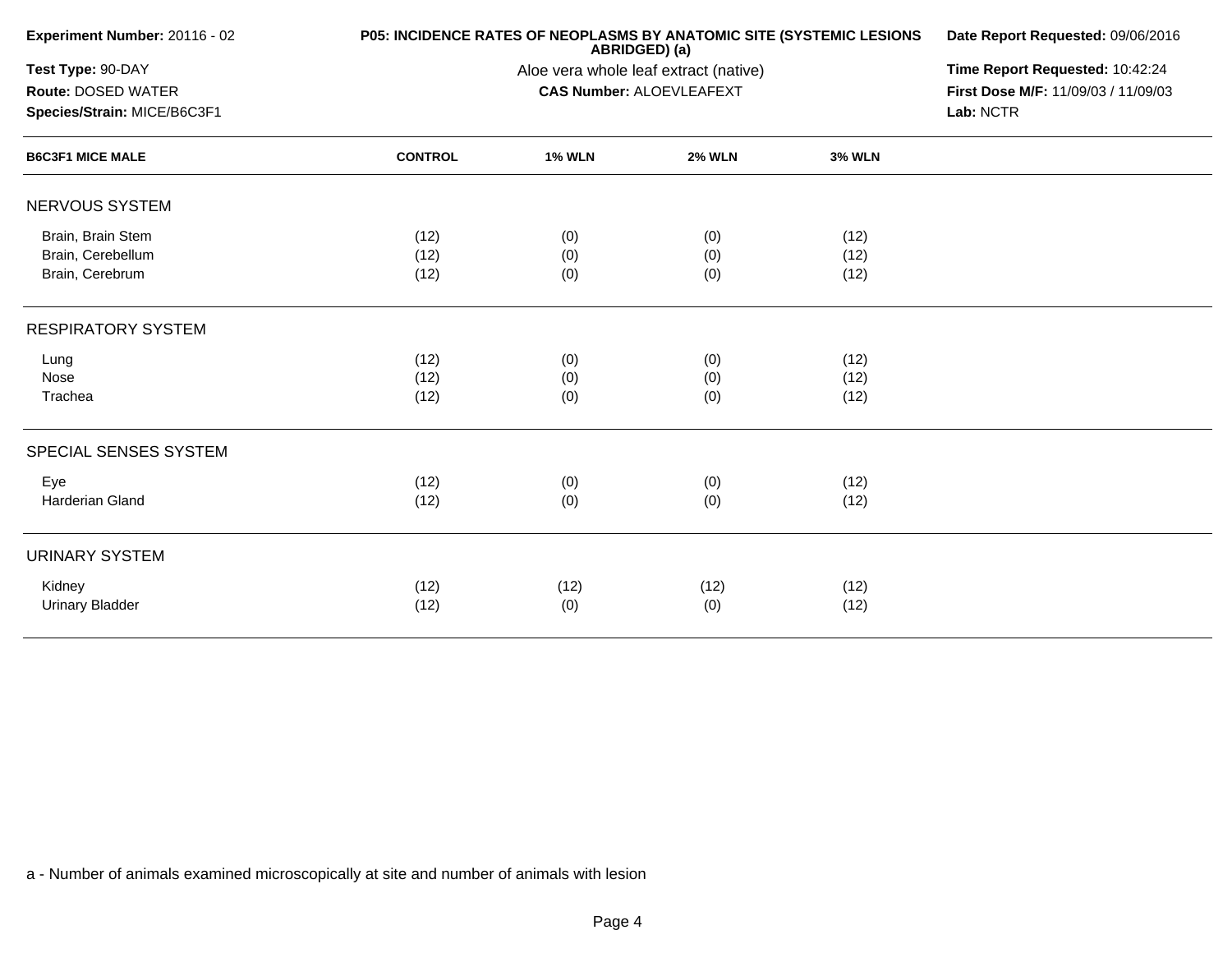| Experiment Number: 20116 - 02                                                                                    | P05: INCIDENCE RATES OF NEOPLASMS BY ANATOMIC SITE (SYSTEMIC LESIONS<br>ABRIDGED) (a) |               |                                 |               | Date Report Requested: 09/06/2016   |  |
|------------------------------------------------------------------------------------------------------------------|---------------------------------------------------------------------------------------|---------------|---------------------------------|---------------|-------------------------------------|--|
| Test Type: 90-DAY<br>Aloe vera whole leaf extract (native)                                                       |                                                                                       |               |                                 |               | Time Report Requested: 10:42:24     |  |
| <b>Route: DOSED WATER</b>                                                                                        |                                                                                       |               | <b>CAS Number: ALOEVLEAFEXT</b> |               | First Dose M/F: 11/09/03 / 11/09/03 |  |
| Species/Strain: MICE/B6C3F1                                                                                      |                                                                                       |               |                                 | Lab: NCTR     |                                     |  |
| <b>B6C3F1 MICE MALE</b>                                                                                          | <b>CONTROL</b>                                                                        | <b>1% WLN</b> | <b>2% WLN</b>                   | <b>3% WLN</b> |                                     |  |
| <b>Tumor Summary for Males</b>                                                                                   |                                                                                       |               |                                 |               |                                     |  |
| <b>Total Animals with Primary Neoplasms (b)</b><br><b>Total Primary Neoplasms</b>                                |                                                                                       |               |                                 |               |                                     |  |
| <b>Total Animals with Benign Neoplasms</b><br><b>Total Benign Neoplasms</b>                                      |                                                                                       |               |                                 |               |                                     |  |
| <b>Total Animals with Malignant Neoplasms</b><br><b>Total Malignant Neoplasms</b>                                |                                                                                       |               |                                 |               |                                     |  |
| <b>Total Animals with Metastatic Neoplasms</b><br><b>Total Metastatic Neoplasms</b>                              |                                                                                       |               |                                 |               |                                     |  |
| <b>Total Animals with Malignant Neoplasms</b><br><b>Uncertain Primary Site</b>                                   |                                                                                       |               |                                 |               |                                     |  |
| <b>Total Animals with Neoplasms Uncertain-</b><br><b>Benign or Malignant</b><br><b>Total Uncertain Neoplasms</b> |                                                                                       |               |                                 |               |                                     |  |

\*\*\* END OF MALE \*\*\*

a - Number of animals examined microscopically at site and number of animals with lesion

b - Primary tumors: all tumors except metastatic tumors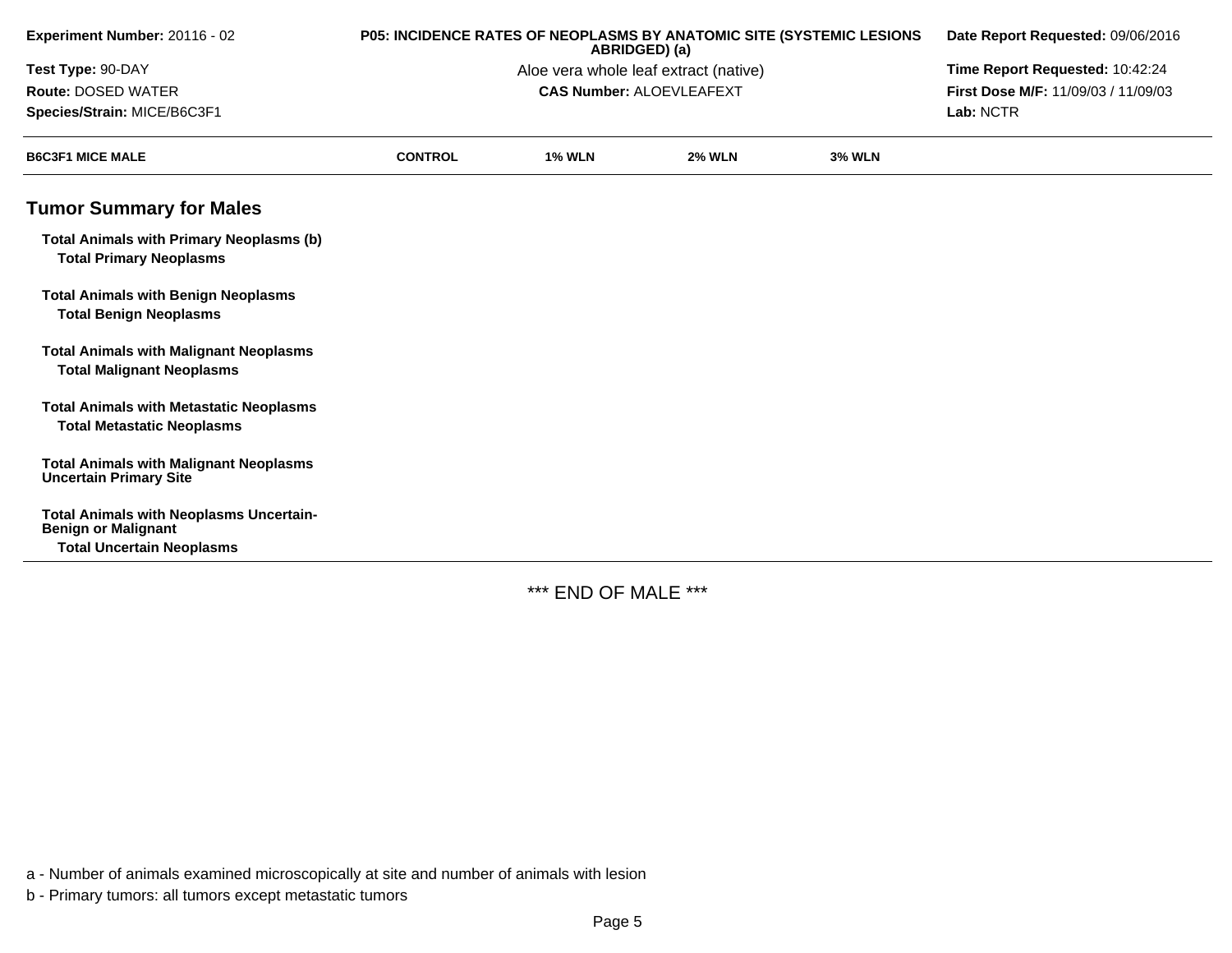| Experiment Number: 20116 - 02                                                | <b>P05: INCIDENCE RATES OF NEOPLASMS BY ANATOMIC SITE (SYSTEMIC LESIONS</b> | ABRIDGED) (a)                         | Date Report Requested: 09/06/2016                                      |                                 |  |  |  |
|------------------------------------------------------------------------------|-----------------------------------------------------------------------------|---------------------------------------|------------------------------------------------------------------------|---------------------------------|--|--|--|
| Test Type: 90-DAY                                                            |                                                                             | Aloe vera whole leaf extract (native) |                                                                        | Time Report Requested: 10:42:24 |  |  |  |
| Route: DOSED WATER                                                           |                                                                             |                                       | <b>CAS Number: ALOEVLEAFEXT</b><br>First Dose M/F: 11/09/03 / 11/09/03 |                                 |  |  |  |
| Species/Strain: MICE/B6C3F1                                                  |                                                                             |                                       | Lab: NCTR                                                              |                                 |  |  |  |
| <b>B6C3F1 MICE FEMALE</b>                                                    | <b>CONTROL</b>                                                              | <b>1% WLN</b>                         | <b>2% WLN</b>                                                          | <b>3% WLN</b>                   |  |  |  |
| <b>Disposition Summary</b>                                                   |                                                                             |                                       |                                                                        |                                 |  |  |  |
| <b>Animals Initially In Study</b><br><b>Early Deaths</b><br><b>Survivors</b> | 12                                                                          | 12                                    | 12                                                                     | 12                              |  |  |  |
| <b>Terminal Sacrifice</b>                                                    | 12                                                                          | 12                                    | 12                                                                     | 12                              |  |  |  |
| <b>Animals Examined Microscopically</b>                                      | 12                                                                          | 12                                    | 11                                                                     | 12                              |  |  |  |
| <b>ALIMENTARY SYSTEM</b>                                                     |                                                                             |                                       |                                                                        |                                 |  |  |  |
| Esophagus                                                                    | (12)                                                                        | (0)                                   | (0)                                                                    | (12)                            |  |  |  |
| Gallbladder                                                                  | (11)                                                                        | (0)                                   | (0)                                                                    | (12)                            |  |  |  |
| Intestine Large, Cecum                                                       | (12)                                                                        | (12)                                  | (11)                                                                   | (12)                            |  |  |  |
| Intestine Large, Colon                                                       | (12)                                                                        | (12)                                  | (11)                                                                   | (12)                            |  |  |  |
| Intestine Large, Rectum                                                      | (12)                                                                        | (0)                                   | (0)                                                                    | (11)                            |  |  |  |
| Intestine Small, Duodenum                                                    | (12)                                                                        | (0)                                   | (0)                                                                    | (12)                            |  |  |  |
| Intestine Small, Ileum                                                       | (12)                                                                        | (0)                                   | (0)                                                                    | (12)                            |  |  |  |
| Intestine Small, Jejunum                                                     | (12)                                                                        | (0)                                   | (0)                                                                    | (12)                            |  |  |  |
| Liver                                                                        | (12)                                                                        | (12)                                  | (11)                                                                   | (12)                            |  |  |  |
| Pancreas                                                                     | (12)                                                                        | (0)                                   | (0)                                                                    | (12)                            |  |  |  |
| Salivary Glands                                                              | (12)                                                                        | (0)                                   | (0)                                                                    | (12)                            |  |  |  |
| Stomach, Forestomach                                                         | (12)                                                                        | (0)                                   | (0)                                                                    | (12)                            |  |  |  |
| Stomach, Glandular                                                           | (11)                                                                        | (0)                                   | (0)                                                                    | (12)                            |  |  |  |
| CARDIOVASCULAR SYSTEM                                                        |                                                                             |                                       |                                                                        |                                 |  |  |  |
| <b>Blood Vessel</b>                                                          | (12)                                                                        | (0)                                   | (0)                                                                    | (12)                            |  |  |  |
| Heart                                                                        | (12)                                                                        | (0)                                   | (0)                                                                    | (12)                            |  |  |  |
| <b>ENDOCRINE SYSTEM</b>                                                      |                                                                             |                                       |                                                                        |                                 |  |  |  |
| <b>Adrenal Cortex</b>                                                        | (12)                                                                        | (1)                                   | (0)                                                                    | (12)                            |  |  |  |
| Adrenal Medulla                                                              | (11)                                                                        | (0)                                   | (0)                                                                    | (11)                            |  |  |  |
| Islets, Pancreatic                                                           | (12)                                                                        | (0)                                   | (0)                                                                    | (12)                            |  |  |  |
| Parathyroid Gland                                                            | (10)                                                                        | (0)                                   | (0)                                                                    | (10)                            |  |  |  |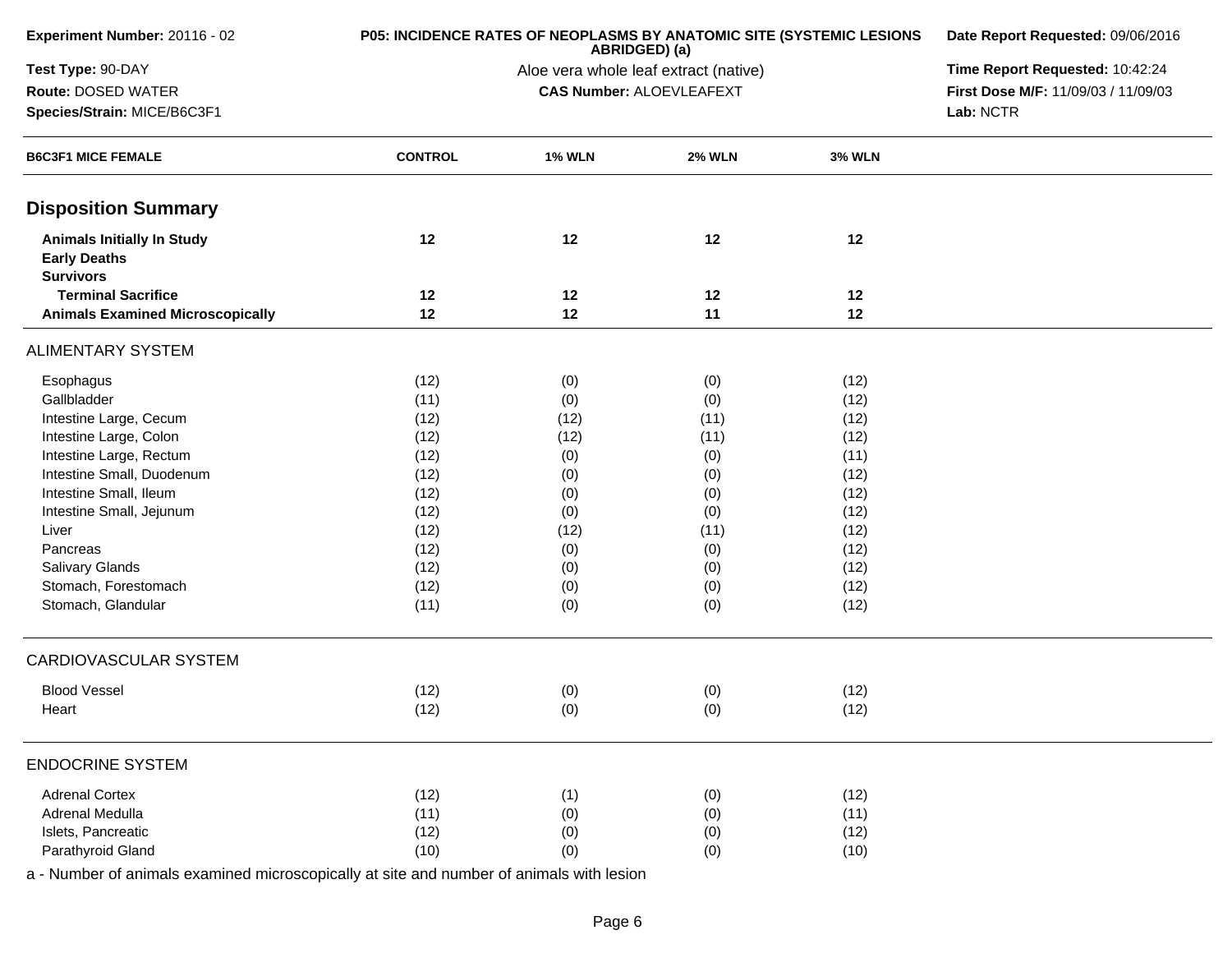| Experiment Number: 20116 - 02                                          |                |                                                                                     | P05: INCIDENCE RATES OF NEOPLASMS BY ANATOMIC SITE (SYSTEMIC LESIONS<br>ABRIDGED) (a) | Date Report Requested: 09/06/2016 |  |
|------------------------------------------------------------------------|----------------|-------------------------------------------------------------------------------------|---------------------------------------------------------------------------------------|-----------------------------------|--|
| Test Type: 90-DAY<br>Route: DOSED WATER<br>Species/Strain: MICE/B6C3F1 |                | Time Report Requested: 10:42:24<br>First Dose M/F: 11/09/03 / 11/09/03<br>Lab: NCTR |                                                                                       |                                   |  |
| <b>B6C3F1 MICE FEMALE</b>                                              | <b>CONTROL</b> | <b>1% WLN</b>                                                                       | <b>2% WLN</b>                                                                         | <b>3% WLN</b>                     |  |
| <b>Pituitary Gland</b><br><b>Thyroid Gland</b>                         | (12)<br>(12)   | (0)<br>(0)                                                                          | (0)<br>(0)                                                                            | (11)<br>(11)                      |  |
| <b>GENERAL BODY SYSTEM</b>                                             |                |                                                                                     |                                                                                       |                                   |  |
| None                                                                   |                |                                                                                     |                                                                                       |                                   |  |
| <b>GENITAL SYSTEM</b>                                                  |                |                                                                                     |                                                                                       |                                   |  |
| <b>Clitoral Gland</b>                                                  | (10)           | (0)                                                                                 | (0)                                                                                   | (12)                              |  |
| Ovary                                                                  | (12)           | (0)                                                                                 | (1)                                                                                   | (12)                              |  |
| Uterus                                                                 | (12)           | (0)                                                                                 | (0)                                                                                   | (12)                              |  |
| <b>HEMATOPOIETIC SYSTEM</b>                                            |                |                                                                                     |                                                                                       |                                   |  |
| <b>Bone Marrow</b>                                                     | (12)           | (0)                                                                                 | (0)                                                                                   | (12)                              |  |
| Lymph Node, Mandibular                                                 | (12)           | (0)                                                                                 | (0)                                                                                   | (12)                              |  |
| Lymph Node, Mesenteric                                                 | (12)           | (0)                                                                                 | (0)                                                                                   | (12)                              |  |
| Spleen<br>Thymus                                                       | (12)<br>(12)   | (12)<br>(0)                                                                         | (11)<br>(0)                                                                           | (12)<br>(11)                      |  |
|                                                                        |                |                                                                                     |                                                                                       |                                   |  |
| <b>INTEGUMENTARY SYSTEM</b>                                            |                |                                                                                     |                                                                                       |                                   |  |
| Mammary Gland                                                          | (12)           | (0)                                                                                 | (0)                                                                                   | (12)                              |  |
| Skin                                                                   | (12)           | (0)                                                                                 | (0)                                                                                   | (12)                              |  |
| MUSCULOSKELETAL SYSTEM                                                 |                |                                                                                     |                                                                                       |                                   |  |
| Bone, Femur                                                            | (12)           | (0)                                                                                 | (0)                                                                                   | (12)                              |  |
|                                                                        |                |                                                                                     |                                                                                       |                                   |  |

NERVOUS SYSTEM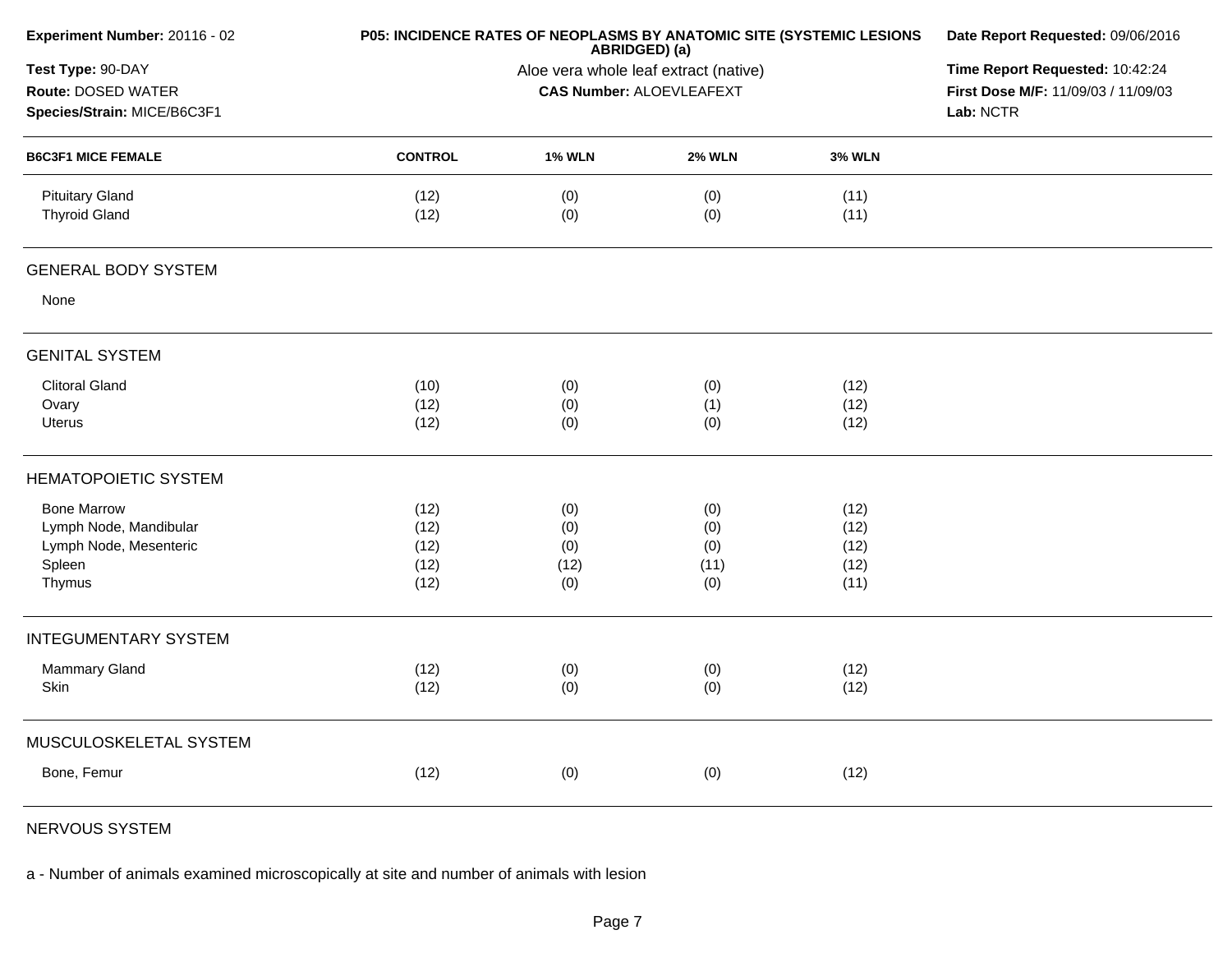| Experiment Number: 20116 - 02 | P05: INCIDENCE RATES OF NEOPLASMS BY ANATOMIC SITE (SYSTEMIC LESIONS | Date Report Requested: 09/06/2016     |                                 |               |                                     |  |
|-------------------------------|----------------------------------------------------------------------|---------------------------------------|---------------------------------|---------------|-------------------------------------|--|
| Test Type: 90-DAY             |                                                                      | Aloe vera whole leaf extract (native) |                                 |               |                                     |  |
| Route: DOSED WATER            |                                                                      |                                       | <b>CAS Number: ALOEVLEAFEXT</b> |               | First Dose M/F: 11/09/03 / 11/09/03 |  |
| Species/Strain: MICE/B6C3F1   |                                                                      |                                       |                                 |               | Lab: NCTR                           |  |
| <b>B6C3F1 MICE FEMALE</b>     | <b>CONTROL</b>                                                       | <b>1% WLN</b>                         | <b>2% WLN</b>                   | <b>3% WLN</b> |                                     |  |
| Brain, Brain Stem             | (12)                                                                 | (0)                                   | (0)                             | (12)          |                                     |  |
| Brain, Cerebellum             | (12)                                                                 | (0)                                   | (0)                             | (12)          |                                     |  |
| Brain, Cerebrum               | (12)                                                                 | (0)                                   | (0)                             | (12)          |                                     |  |
| <b>RESPIRATORY SYSTEM</b>     |                                                                      |                                       |                                 |               |                                     |  |
| Lung                          | (12)                                                                 | (0)                                   | (0)                             | (12)          |                                     |  |
| Nose                          | (12)                                                                 | (0)                                   | (0)                             | (12)          |                                     |  |
| Trachea                       | (12)                                                                 | (0)                                   | (0)                             | (12)          |                                     |  |
| SPECIAL SENSES SYSTEM         |                                                                      |                                       |                                 |               |                                     |  |
| Eye                           | (12)                                                                 | (0)                                   | (0)                             | (12)          |                                     |  |
| Harderian Gland               | (12)                                                                 | (0)                                   | (0)                             | (12)          |                                     |  |
| <b>URINARY SYSTEM</b>         |                                                                      |                                       |                                 |               |                                     |  |
| Kidney                        | (12)                                                                 | (12)                                  | (11)                            | (12)          |                                     |  |
| <b>Urinary Bladder</b>        | (12)                                                                 | (0)                                   | (0)                             | (12)          |                                     |  |
|                               |                                                                      |                                       |                                 |               |                                     |  |